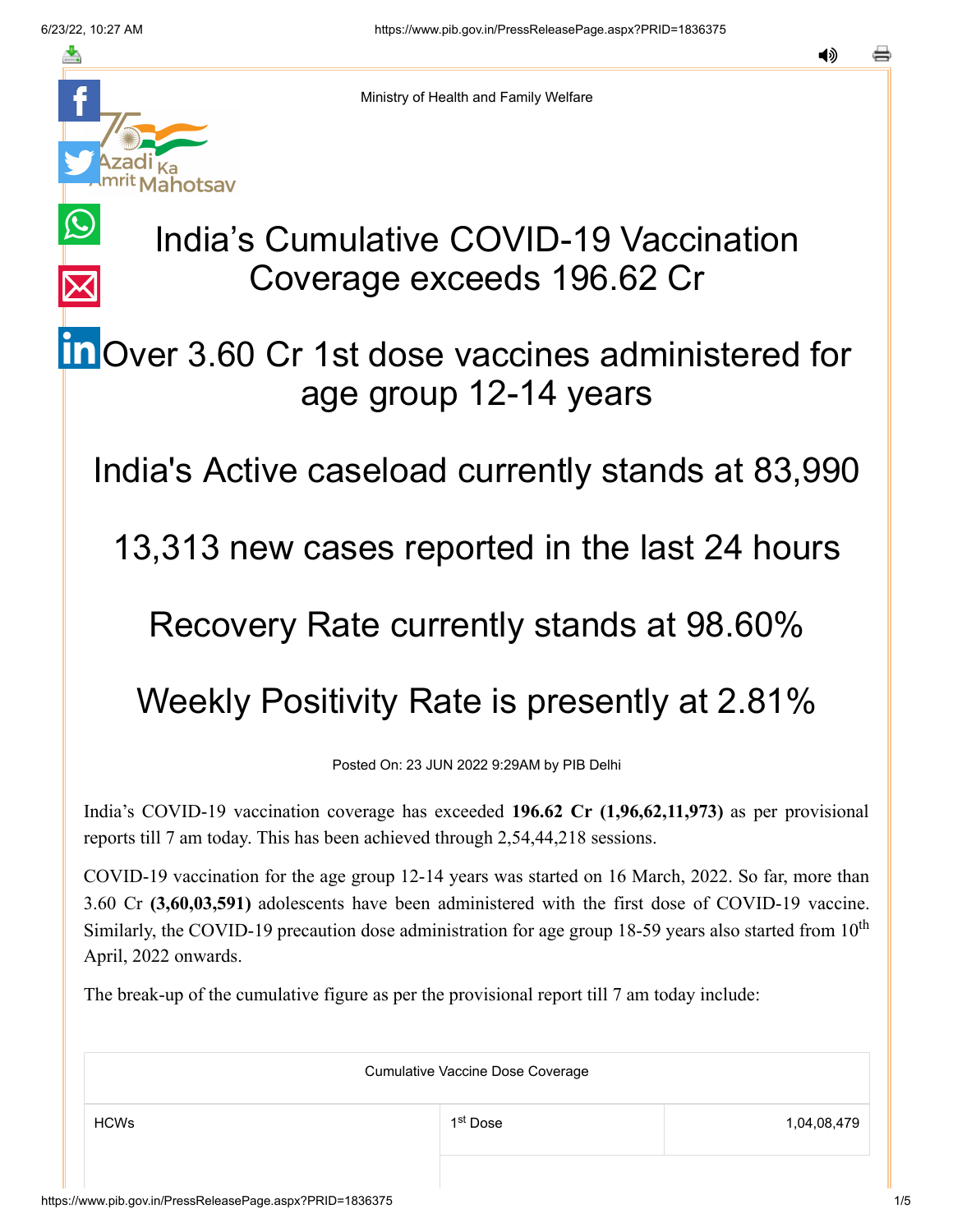|                        | 2 <sup>nd</sup> Dose   | 1,00,59,077     |
|------------------------|------------------------|-----------------|
|                        | <b>Precaution Dose</b> | 55,74,660       |
| LWs                    | 1 <sup>st</sup> Dose   | 1,84,22,546     |
|                        | 2 <sup>nd</sup> Dose   | 1,76,16,144     |
|                        | <b>Precaution Dose</b> | 97,92,660       |
| Age Group 12-14 years  | 1 <sup>st</sup> Dose   | 3,60,03,591     |
|                        | 2 <sup>nd</sup> Dose   | 2,17,89,092     |
| Age Group 15-18 years  | 1 <sup>st</sup> Dose   | 6,01,92,784     |
|                        | 2 <sup>nd</sup> Dose   | 4,80,41,520     |
| Age Group 18-44 years  | 1 <sup>st</sup> Dose   | 55,79,89,542    |
|                        | 2 <sup>nd</sup> Dose   | 49,89,67,321    |
|                        | <b>Precaution Dose</b> | 22,24,238       |
| Age Group 45-59 years  | 1st Dose               | 20, 34, 01, 364 |
|                        | 2 <sup>nd</sup> Dose   | 19,29,06,294    |
|                        | <b>Precaution Dose</b> | 21,99,106       |
| Over 60 years          | 1st Dose               | 12,72,18,352    |
|                        | 2 <sup>nd</sup> Dose   | 12,04,59,130    |
|                        | <b>Precaution Dose</b> | 2,29,46,073     |
| <b>Precaution Dose</b> |                        | 4,27,36,737     |
| Total                  |                        | 1,96,62,11,973  |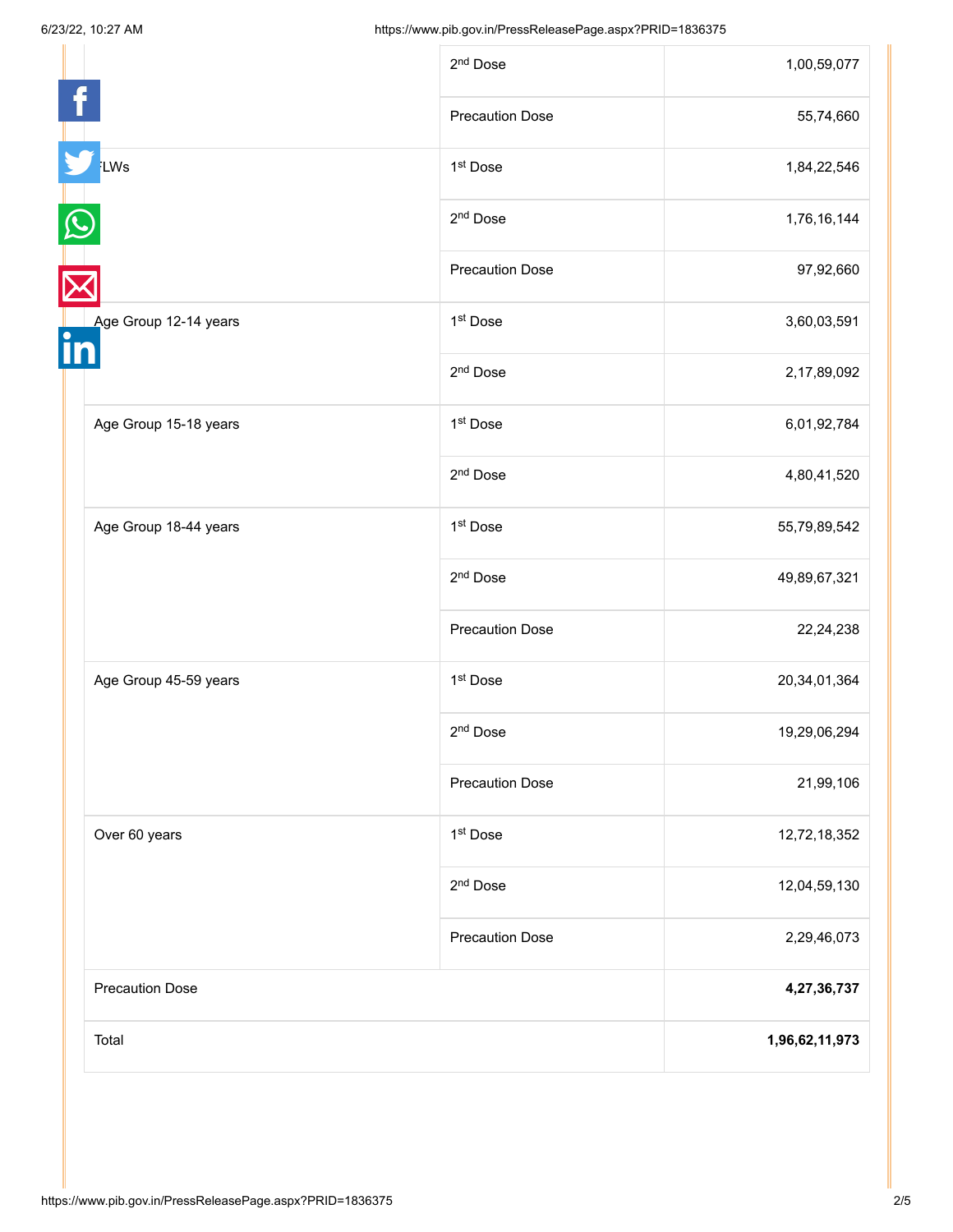India's Active Caseload currently stands at **83,990.** Active cases now constitute **0.19%** of the country's



Consequently, India's recovery rate stands at **98.60%. 10,972** patients have recovered in the last 24 hours and the cumulative tally of recovered patients (since the beginning of the pandemic) is now at **4,27,36,027.**



**13,313 new cases** were reported in the last 24 hours.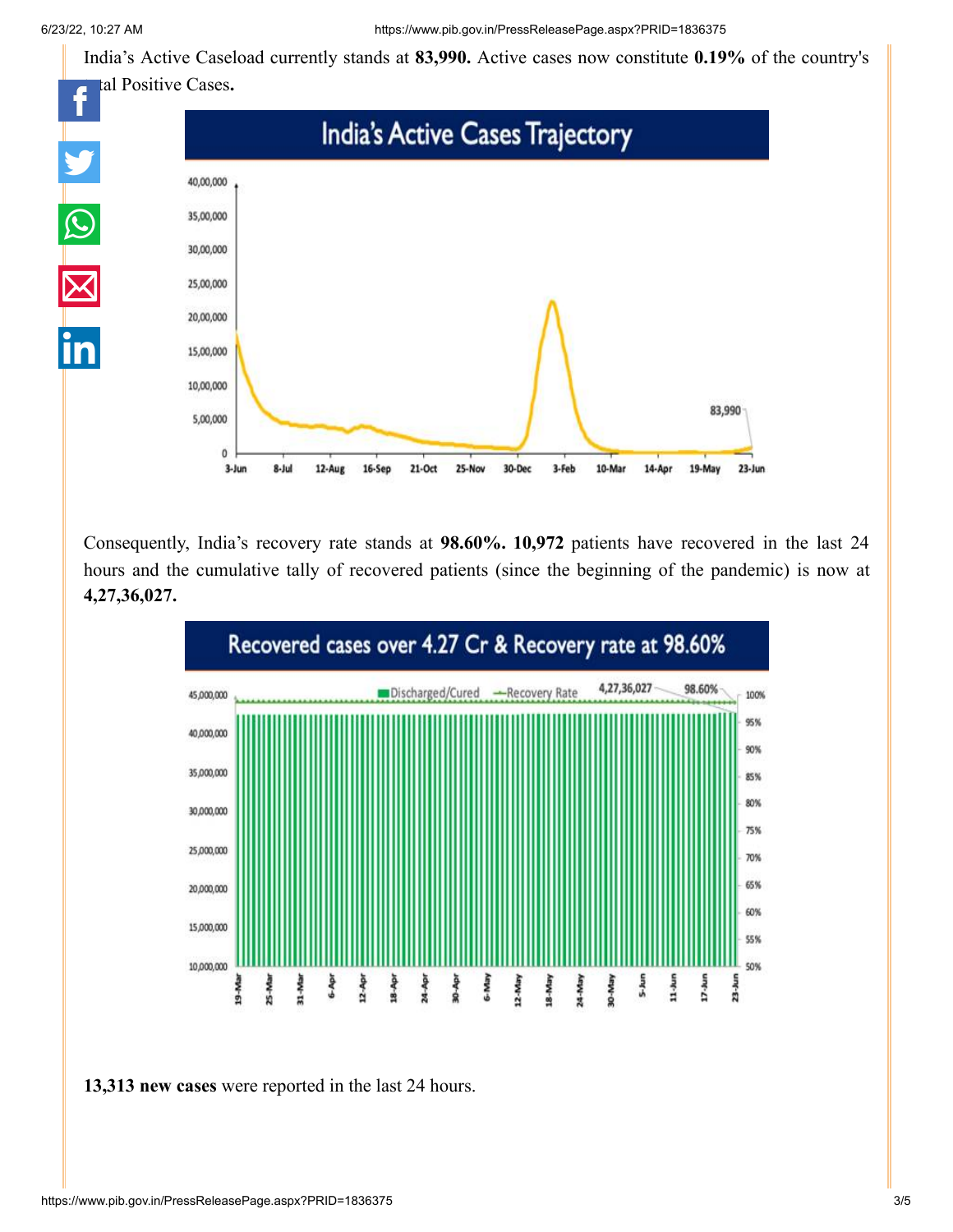

6/23/22, 10:27 AM https://www.pib.gov.in/PressReleasePage.aspx?PRID=1836375



The last 24 hours saw a total of **6,56,410** COVID-19 tests being conducted. India has so far conducted over **85.94 Cr (85,94,93,387)** cumulative tests.

**Weekly Positivity Rate** in the country currently **stands at 2.81%** and the **Daily Positivity rate is reported to be 2.03%.**